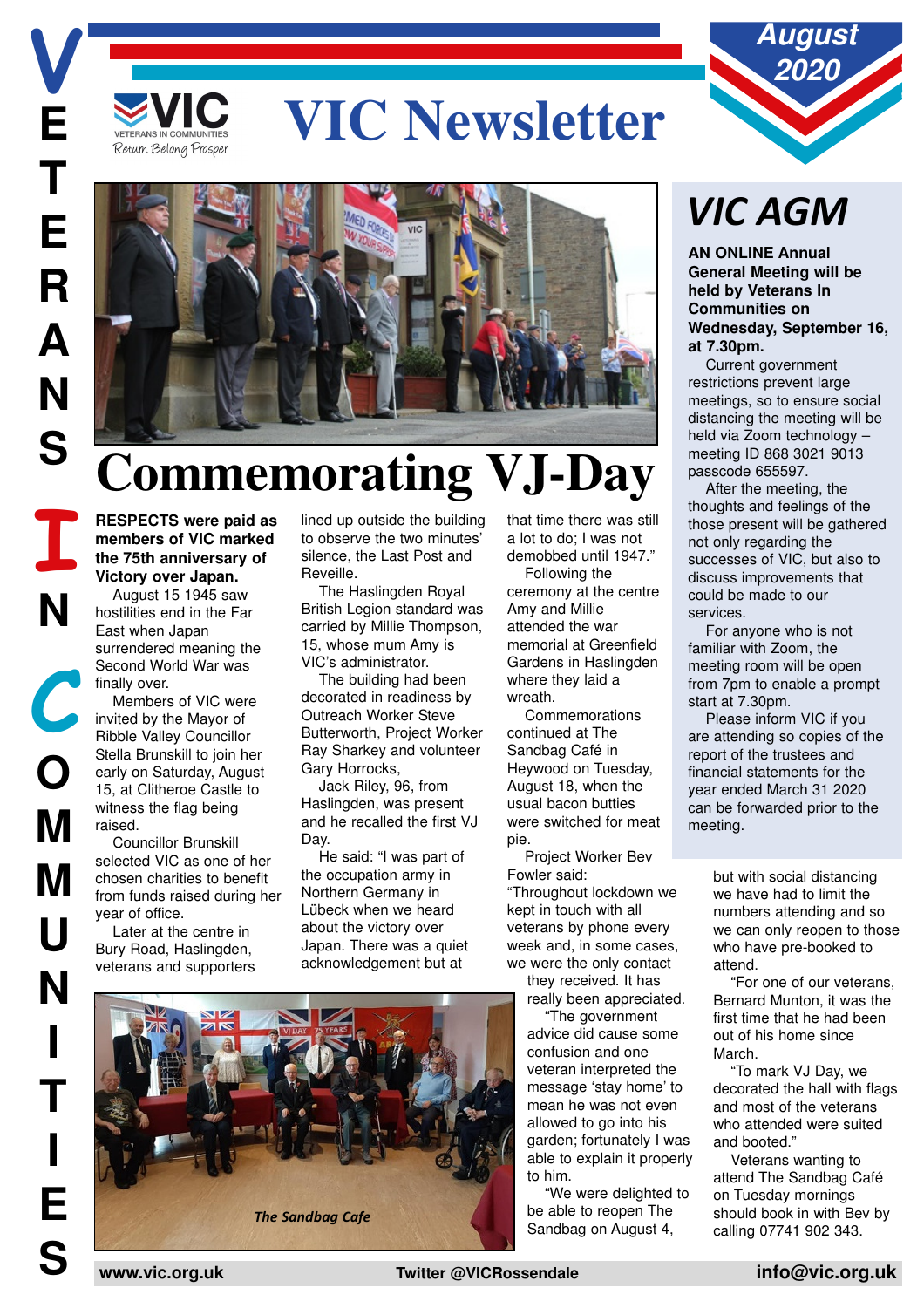

## **Silver standard**

**THE hard work of VIC to encourage and assist veterans has been acknowledged with the charity being awarded the MoD Employer Recognition Scheme Silver standard.**

VIC achieved the Bronze standard in March this year and has already gone one level further.

Operations Manager Bob Elliott said: "It's great to be recognised for all the hard work that has been put in over the last few years and I would like to say a big thank you to all our



*Commodore Phil Waterhouse announces the winners on YouTube*

members that have made this possible.

"It is not just the team that we have that has won this

award, but the many volunteers and everyone who we work with and have assisted over the years."

## *Weather thwarts walking plan*

**SOLO Coast-to-Coast walker Anthony McCormack battled horrendous weather for five days and nights completing 80 of the 190 mile route.**

He took on the challenge to raise money for VIC, but said: "I

got as far as Kirkby Steven but I was struggling with a very heavy pack, nowhere to charge my phone, and no campsites open as Covid-19 is still very



prevalent in that area.

"I had twisted my knee and had no way of contacting anyone and so decided to call it a day when I was unable to get my clothes or my footwear dry."

Despite the set backs he still managed to raise £30.91 in his collecting bucket.

Veteran Dave Kerrigan, a member of VIC, has offered to join Anthony on future walks.



## **Technology training**

**THE first training sessions to expain how to use tablets that are available to keep veterans in contact have been carried out.**

VIC received funding from the Veterans Should Not Be Forgotten Programme to purchase tablets and sim cards for veterans living across East Lancashire and Heywood, Middleton and Rochdale; areas where VIC operates.

They enable the users to stay in contact with each other and also to participate in online Zoom sessions arranged by the charity, these include arts, craft, photography and coffee mornings.

Operations Manager Bob Elliott said: "Our own IT

expert Peter Ashworth led the tablet training sessions at the VIC Centre so that the veterans understood how to use the equipment.

"Many of the veterans have had to isolate and the tablets give them the means to stay in contact and be able to see, as well as hear, veterans, friends and family.

"Zoom technology will be the way forward and we are ahead of the game having already acquired the funding to cover the cost of providing tablets."

Further training sessions will be held at the VIC Shop in Accrington and also at The Sandbag Café for small groups. Veterans interested in getting one of the tablets should contact a member of the team on 01706 833180.

## *Training support*

**A DRIVER training company is supporting VIC by displaying the charity's logo and an advert on its vehicles.**

Royal Engineer veteran Mark Gaines is a director of MEG Training Solutions in Accrington, that offers training for LGV and CPC driving courses. The link was forged by Ray Sharkey, VIC's Project Worker in Hyndburn and Ribble Valley.

Director Anna, Mark's wife, said: "We are happy to be supporting VIC by putting an advert on our vehicles which will help to get the charity a bit more promotion."

### *Shop online support VIC*

**THERE is a quick and easy way to raise money for VIC if you shop online, just by signing up to Easyfundraising and selecting VIC as the recipient.**

It costs nothing to sign up and it allows online shoppers to show their support for a charity by just clicking a link as they shop.

There are 4,000 shops and sites offering the opportunity to donate to good causes when you use Easyfundraising while shopping online.

If you want to know more contact VIC on 01706 833180.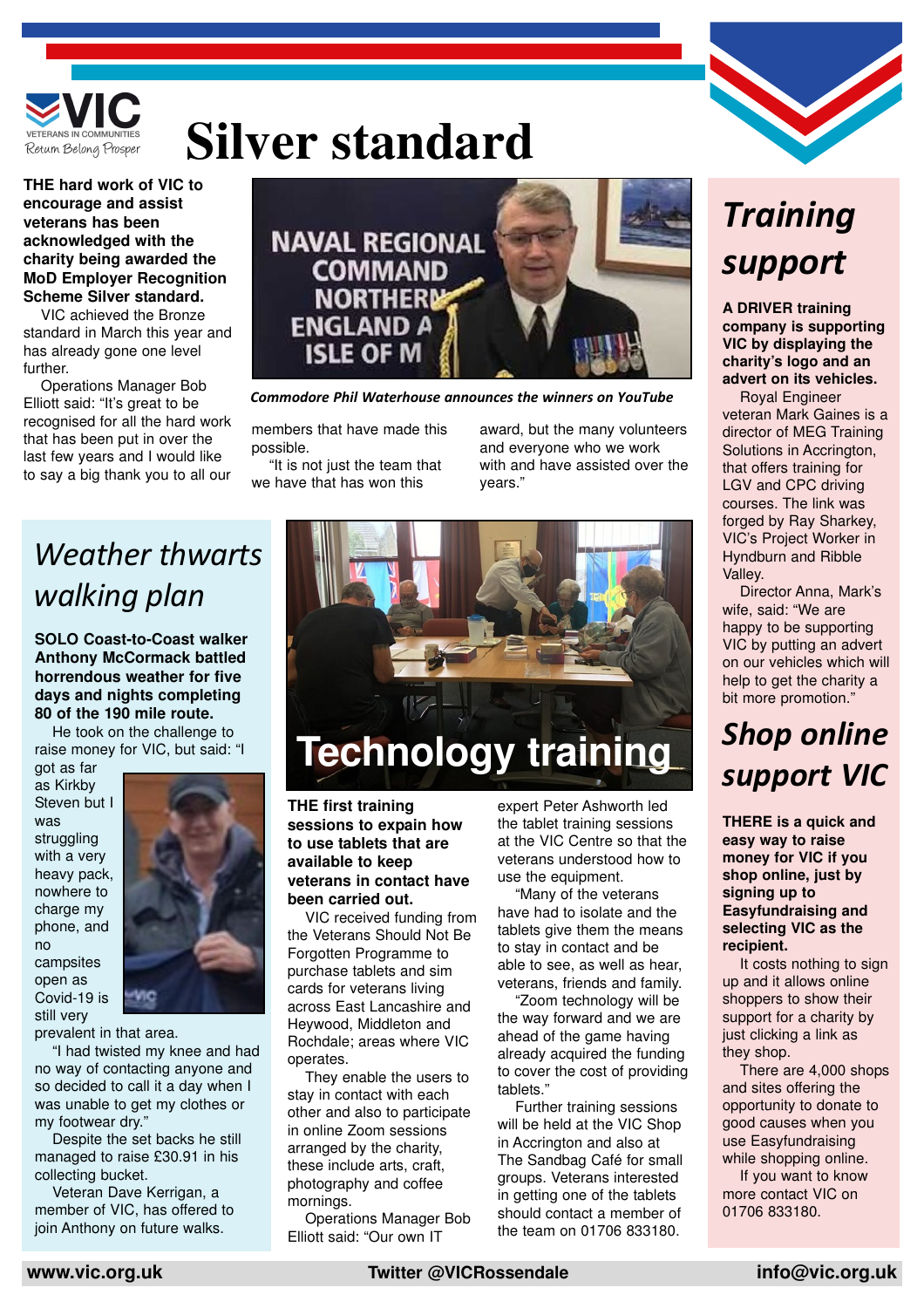

# **Veterans art competition**

#### **OUR art competition will be launching soon for members of the VIC art group and Veterans Arts Organisation.**

Submissions should be under one of the following categories:

- Paintings either wildlife, landscape, seascape or portraiture.
- Photography; either landscape or portraiture.
- Poetry or creative writing.
- $\bullet$  Music.
- $\bullet$  Other art, eg sculpture,
- $\bullet$  Lockdown artwork in any of the above categories.

For Armed Forces Veterans and Emergency Services Veterans, the entry could be relevant to their service history. Entrants can enter one piece into each category.

Full rules will be published when the competition is officially launched and VIC hopes to have professional and semi-professionals to judge each category.

Once the competition is up and running, weekly Zoom meetings will be held to provide updates and progress reports and most importantly to reinforce the connection between veterans and civilians around the country and further afield, through their chosen art form.

Operations Manager Bob Elliott said: "As the Veterans Arts Organisation attracts members from all over the world, we could have entries from different countries and this competition could end up national and even international."

For more information follow our VIC Facebook page and group.



*A big thank you to Roy Kendall from Top of the Range who kindly donated sewing and personal hygiene kits to VIC; these will be put into food bags and welfare packs for our members.*

## Allotment transformation





 $\blacksquare$  I can't thank or praise Darren enough. He has reached out to I can't thank of<br>praise Darren end<br>He has reached c<br>people isolated in<br>lockdown and give

lockdown and given us a contact with the world. We've made great new friends and made wonderful art.

I have not got a jot of innate talent but he's patiently shown us techniques to create paintings we're proud of. We've all had a laugh and encouraged each

other.

Darren totally under-estimates how

**Michelle Entwistle**

#### **IN JUST a few weeks the overgrown and neglected allotment off Holcombe Road, Helmshore, has been completely transformed.**

Return Belong Prosper

As we reported in the July edition of VIC News, Outreach Worker Steve Butterworth, assisted by VIC members Jacko Pearce and Joe Davis, have completely renovated the plot.

Operations Manager Bob Elliott said: "There has been an amazing difference made to the allotment over three weeks. It has been transformed from an overgrown area into beds that have been cleared and planted and trees and shrubs have been cut back to allow light in."

Well done to everyone involved.

### *Darren's Bob Ross-style art*



## Railway plans on track amazing he is. '

**ALTHOUGH not able to start properly yet, plans are being formulated for a model railway layout that will be set up in the cellar of our shop in**

**Accrington's Arndale.** Veteran Jim Smith has completed a few model railway projects during

lockdown including a 7mm scale, O gauge, set of terraced houses.

Operations Manager Bob Elliott said: "We have had some very generous donations of track, locomotives and scenery. A few of those interested in starting the club will be meeting to



agree and plan a layout and to collate what has already been donated to VIC."



**www.vic.org.uk Twitter @VICRossendale info@vic.org.uk**